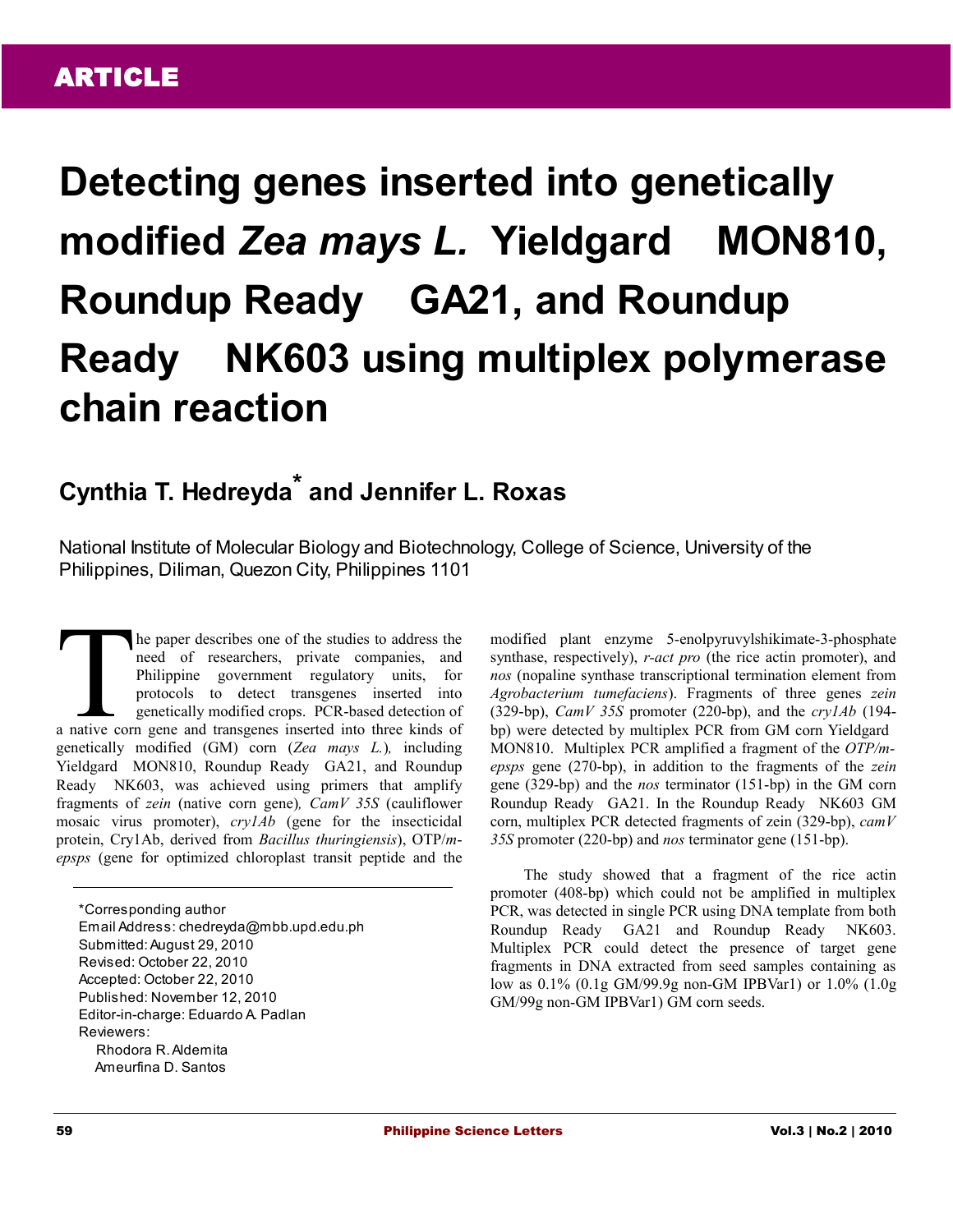#### **KEYWORDS**

*Zea mays L.,* transgenic crop, *cry1Ab, m-epsps, zein, rice actin promoter, CamV 35S*

#### **INTRODUCTION**

Advances in the field of plant genetic engineering allowed the production of improved plant varieties with transgenes that enable them to express specific valuable agronomic traits such as insect resistance and herbicide tolerance in corn. James Clive (2009) reported that out of a total of 158 million hectares planted into maize, 26% are transgenic. Although many GM crops are already available in the global market, their worldwide acceptance has yet to be attained.

Concerns about environmental and public health safety issues have been raised as a result of the commercial propagation of the first transgenic crop (Monsanto

Company's Yieldgard<sup>®</sup> Bt-corn) in the Philippines in 2002. The Philippine government's approval of the commercial propagation and importation of several other GM crops after that, has drawn mixed reaction from different stakeholders, leading to requests for government and private services to detect the presence of foreign genes in products of modern crop biotechnology. This study was conducted to come up with a detection protocol for genetically modified corn without the need to use more expensive commercially available detection kits. The same detection approach tested in this study could be applied in developing detection protocols for other genetically modified crops.

This study reports the detection of transgenes in GM corn Yieldgard<sup>®</sup> MON810, Roundup Ready® GA21, and Roundup Ready NK603 (Figure 1). Yieldgard MON810 or *Bt* corn was developed to be resistant to attack by European corn borer *Ostrinia nubilalis*. This GM corn contains a single copy of the truncated *cry1Ab* gene for the production of the bacterial (*Bacillus thuringiensis*) toxin which renders the plant resistant to Lepidopteran insects. The *CamV 35S* promoter and *hsp70* leader sequences are also present in *Bt* corn but the *nos* 3' termination signal was not integrated into the host genome and was lost through a 3' truncation of the gene cassette [\(GM Crop Database,](http://www.agbios.com/) [2004\)](http://www.agbios.com/). Detection of transgenes from two GM maize lines (GM GA21 and NK603) that were genetically engineered to make the plants tolerant to the herbicide glyphosate [\(GM Crop Database,](http://www.agbios.com/)

### Yieldgard MON810

| CamV 35S            | hsp70                                            | cry1Ab               |                       | nos<br>terminator                  |                         |
|---------------------|--------------------------------------------------|----------------------|-----------------------|------------------------------------|-------------------------|
| $3 - 4$<br>220 bp   |                                                  | $7 - 8$              |                       |                                    |                         |
| Roundup Ready GA21  |                                                  | (194 b)              |                       |                                    |                         |
| r-act pro           | OTP                                              | m-epsps              | nos<br>terminator     |                                    |                         |
| 6<br>5.<br>(408 bp) | 9 <sup>1</sup><br>$\blacksquare$ 10<br>(270 b p) |                      | $11 = 12$<br>(151 bp) |                                    |                         |
| Roundup Ready NK603 |                                                  |                      |                       |                                    |                         |
| r-act pro           | CTP2 m-epsps                                     | nos<br>ter           |                       | CamV/hsp70 CamV/hsp70 CTP2 m-epsps | nos<br>ter              |
| 6<br>5<br>(408 bp)  | 11!                                              | ■ 12 3 !<br>(151 bp) | 31<br>4<br>(220 bp)   | 14                                 | ■ 12<br>11!<br>(151 bp) |

**Figure 1.** Schematic diagram of transgenes inserted into GM corn showing the relative annealing sites of primers and sizes of amplicons

[2004\)](http://www.agbios.com/) was also performed. In GM corn GA21, the gene for enolpyruvylshikimate-3-phosphate synthase (*epsps*) was modified through site-directed mutagenesis, resulting in a modified enzyme (mEPSPS) that is insensitive to inactivation by glyphosate. Maize line GA21 also contains the gene for the optimized chloroplast transit peptide (OTP, that allows subcellular targeting of mEPSPS protein into the chloroplast) and the *nos* 3' termination sequence. The GM corn NK603 contains two adjacent expression cassettes for a *cp4* 5 enolpyruvylshikimate-3-phosphate synthase gene (*cp4 epsps*), one under the regulation of a rice actin promoter while the other is regulated by a *CamV 35S* promoter. NK603 also contains the chloroplast transit peptide (CTP2; isolated from *Arabidopsis thaliana epsps*) and the *nos* terminator. Multiplex PCR has been used in detecting transgenes including the *CamV 35S* promoter, *nos* terminator, deltaendotoxins *cry1Ab* and *cry9*, phosphonothricin acetyl transferase, neomycin phosphotransferase II (*nptII*), and CP4/*m-epsps* (Vollenhofer et al. 1999; Chiueh et al. 2001 and 2002; Matsuoka et al. 2002). This study was focused on using multiplex PCR to detect three types of genetically modified corn seeds and experiments were conducted with the following specific objectives for each variety of GM corn used: select primers that target transgenes inserted into GM corn from among the primers reported in the literature, optimization of conditions for multiplex PCR using selected primers, sequence analysis of amplicons to verify the amplification of target genes, and the determination of detection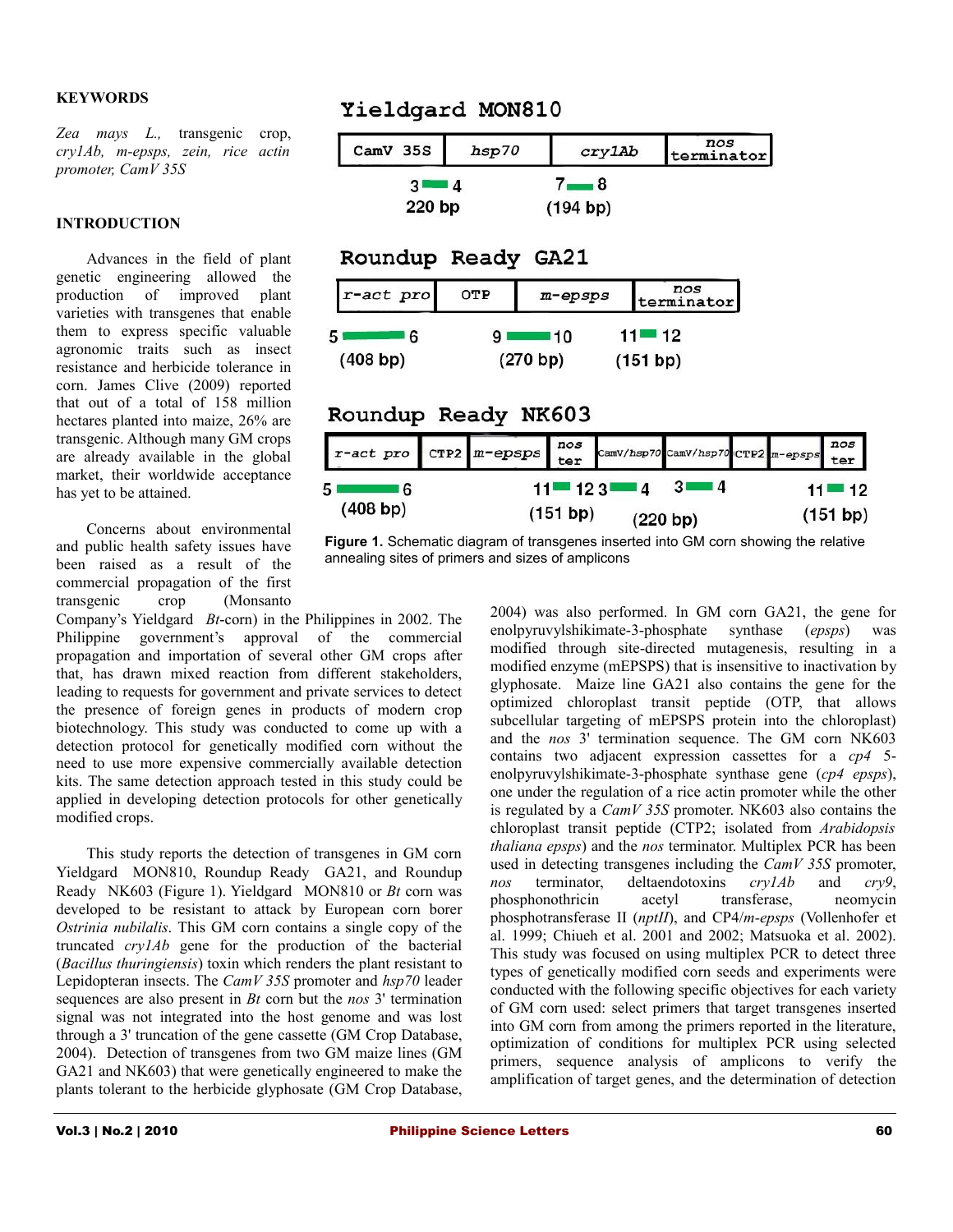| Table 1. Primers used to detect native corn gene zein and transgenes inserted in GM corn |  |
|------------------------------------------------------------------------------------------|--|
|                                                                                          |  |
|                                                                                          |  |

| Code           | Primers<br>Sequence                             |                                      | Target gene                   | Reference/<br>Source    |
|----------------|-------------------------------------------------|--------------------------------------|-------------------------------|-------------------------|
| 1              | ZeO <sub>1</sub>                                | <b>TGCTTGCATTGTTCGCTCTCCTAG</b>      | Zein                          | Studer et               |
| $\overline{2}$ | ZeO <sub>2</sub>                                | <b>GTCGCAGTGACATTGTGGCAT</b>         | (329 <sub>bp</sub> )          | al. 1997                |
| 3              | CM <sub>O1</sub>                                | CACTACAAATGCCATCATTGCGATA            | CamV 35S                      | Matsuoka                |
| 4              | CM <sub>O2</sub>                                | CTTATATAGAGGAAGGGTCTTGCGA            | (220 b)                       | et al. 1999             |
| 5              | RAct <sub>5</sub>                               | <b>ATCTTTGGCCTTGGTAGTTTG</b>         | <b>Rice actin</b><br>promoter | Matsuoka<br>et al. 2002 |
| 6              | JRA <sub>2</sub>                                | <b>GGATTCAAATTCTACCCAC</b>           | (r-act pro,<br>$408$ bp)      | This study              |
| 7              | HSO <sub>1</sub>                                | <b>AGTTTCCTTTTTGTTGCTCTCCT</b>       | hsp70/cry1Ab                  | <b>Matsuoka</b>         |
| 8              | CRO <sub>1</sub>                                | <b>GATGTTTGGGTTGTTGTCCAT</b>         | (194 b)                       | et al. 2000             |
| 9              | OTP <sub>5</sub>                                | <b>ACGGTGGAAGAGTTCAATGTATG</b>       | OTP/m-epsps                   | Matsuoka                |
| 10             | EPS3                                            | <b>TCTCCTTGATGGGCTGCA</b>            | $(270$ bp)                    | et al. 2000             |
| 11             | NOS ter 3-5                                     | <b>GTCTTGCGATCATTATCATATAATTTCTG</b> | nos terminator                | Matsuoka                |
| 12             | NOS ter 3-3<br><b>CGCTATATTTTGTTTTCTATCGCGT</b> |                                      | (151 bp)                      | et al. 1999             |

limit by getting the percent GM ground seeds (grams GM ground seeds/100 grams total ground seed) needed to detect the transgenes using multiplex PCR.

#### **MATERIALS AND METHODS**

Ground seeds of GM insect-resistant Yieldgard MON810 and two GM herbicide-resistant corn, Roundup Ready GA21 and Roundup Ready® NK603 were provided by Monsanto, USA. IPBVar1 corn seeds purchased from the Institute of Plant Breeding in UP Los Baños were used as the source of nontransgenic control samples.

#### **Preparation of** *corn* **seeds**

Ground corn seed samples containing different weight percentages (100%, 10%, 1%, 0.5%, 0.3%, and 0.1% GM seeds) of transgenic corn Yieldgard® MON810, Roundup Ready® GA21, and Roundup Ready NK603 were prepared. For example, 100% GM samples contained only ground GM seeds, 10% GM preparation contained 10g ground GM seeds plus 90g non-GM IPBVar1 corn seeds, 1.0% GM sample contained 1.0g ground GM seeds and 99.0g IPBVar1 seeds. Only the non-GM ground PBVar1 seeds were used for 0% GM.

Ten grams of corn seeds were sterilized by rinsing with sterile distilled water twice, incubating the seeds for 45 minutes in a 100-mL solution containing 2.75% (w/v) sodium hypochlorite or 50% of commercially available Zonrox (Green

Cross, Inc., Parañaque City, Philippines) and 200 mL Joy detergent (Procter & Gamble Philippines, Inc., Makati City, Philppines), and rinsing in sterile distilled water four times. Sterilized seeds were incubated at 60°C until dehydrated. Homogenization of the seeds was performed using a Braun Model Type 4184 homogenizer (Braun: Naucalpan, Mexico) after which ground samples were sieved prior to use for DNA extraction.

#### **DNA extraction from seeds**

The Nucleospin Plant Kit (BD Biosciences: California, USA) was used to extract DNA from corn seed samples following manufacturer's protocol. Visualization of DNA extracts was done by resolving aliquots of DNA extracts in agarose gel electrophoresis, subsequent staining with ethidium bromide, and observation under ultraviolet (UV) light in a UV transilluminator (UVP: California, USA).

#### **Selection of PCR primers that target a native corn gene and transgenes**

Eleven primers reported in previous studies and one primer designed in this study were used in multiplex PCR detection of transgenes from GM corn (Table 1). One of the primer pairs targets *zein* gene (a native *Zea mays* gene) and the other primers target transgenic genes including promoters such as cauliflower mosaic virus promoter (*CamV 35S*) and rice actin promoter (*ract pro*), a transcription terminator from *Agrobacterium tumefaciens*, the nopaline synthase gene(*nos*), the gene for the optimized transit peptide and modified maize enolpyruvylshikimate-3-phosphate synthase (*OTP-mepsps*)*,* and the *cry1Ab* delta-endotoxin gene from *Bacillus thuringiensis* subs. *kurstaki* ( Table 1). A new primer (JRA2, Table 1) was designed in this study and was used in combination with primer RAct5 to amplify a fragment of the rice actin promoter. All primers were synthesized by Genset Singapore Biotech Pte Ltd (Singapore, Singapore).

#### **PCR detection of native corn gene and transgenes**

Preliminary single PCR experiments tested the amplification of target genes using selected primers with transgenic or non-transgenic *Zea mays* DNA template. Final concentrations of the PCR components were as follows: PCR buffer,  $1X$ ;  $MgCl<sub>2</sub>$ ,  $3$  mM; dNTPs,  $0.2$  mM each; primers,  $0.2$ µM each; recombinant *Taq* Polymerase, 0.05U/reaction, and 50 ng of corn DNA template. The following PCR conditions were used: initial denaturation at 94°C and 5 minutes, denaturation at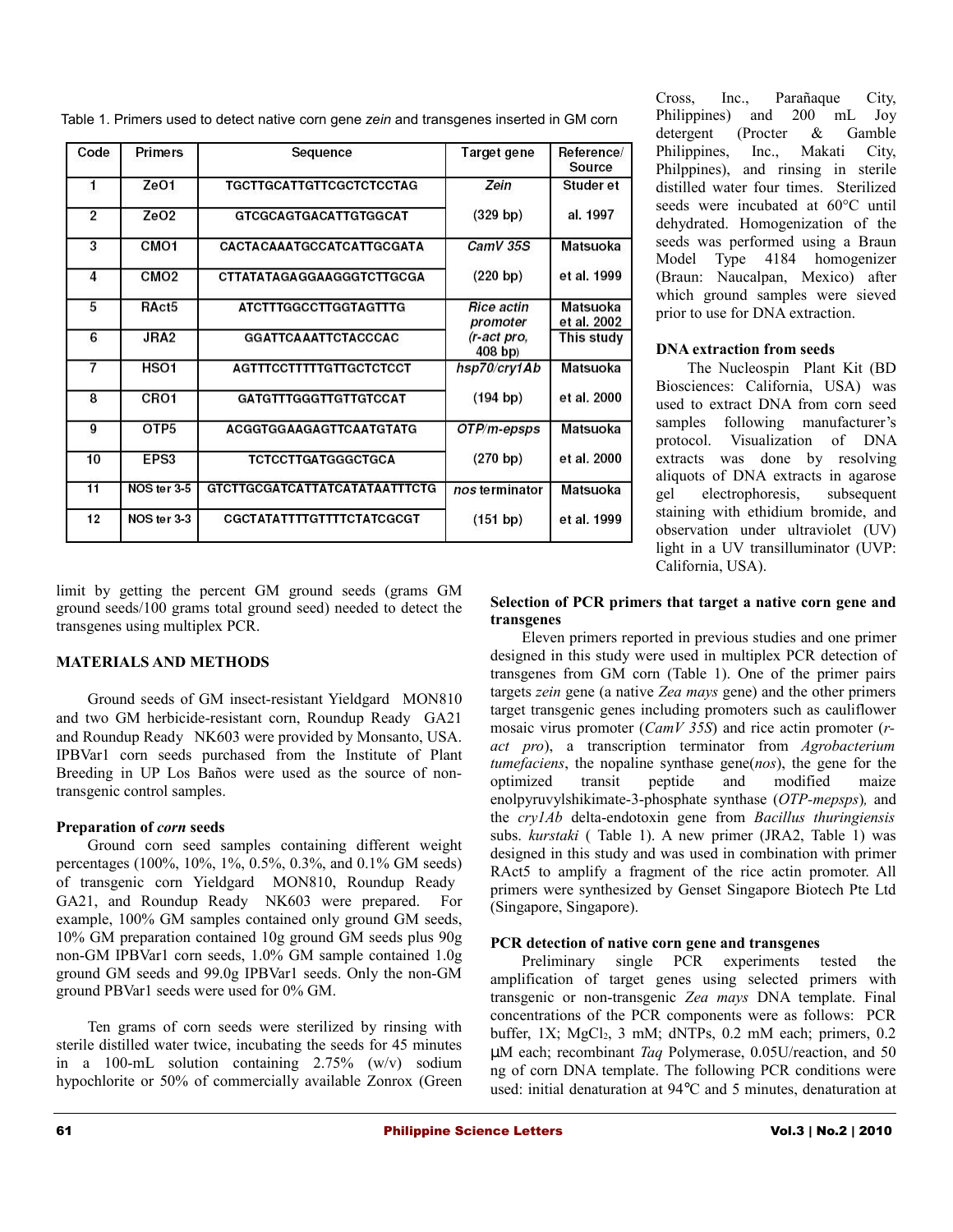94°C and 1 minute, annealing at 34°C and 45 seconds, extension at 72°C and 1 minute, and final extension at 72°C and 3 minutes. The cycling number was 50 for all reactions.

Multiplex PCR with all the primers in one reaction mixture and DNA template from three corn samples (one at a time) was performed using the following concentrations of reagents 1X PCR buffer, 2.0 mMMgCl<sub>2</sub>, 0.3M dNTPs; 1.0 mM for each primer; 0.05 U/mL of Platinum *Taq* High Fidelity Polymerase (Invitrogen Life Technologies: California, USA), and 200 ng of DNA template. PCR conditions were as follows: initial denaturation at 95°C for 2 minutes, denaturation at 95°C for 30 seconds, annealing at 60°C for 30 seconds, extension at 68°C for 40 seconds, and final extension at 68°C and 3 minutes. The number of cycles for all reactions was 40.

#### **Cloning and Sequencing of Target Genes**

Each amplicon generated from optimized multiplex PCR was cloned into

the pCR® 4-TOPO® vector using TOPO® TA Cloning Kit (Invitrogen Life Technologies: California, USA). Clones containing the expected product size were selected by colony PCR and/or *Eco*R1 digestion according to manufacturer's instruction. Mini-preparations of the recombinant plasmids containing the desired insert were isolated using the Nucleospin Miniprep Kit (BD Biosciences: California, USA) and submitted for sequence analysis and using the ABI 377 Automated Sequencer (Perkin Elmer, USA) of the AMOR laboratory (NIMBB, University of the Philippines Diliman).

#### **Determination of Detection Limits**

DNA extracts from known weight percentages of GM corn samples (100%, 10%, 1%, 0.5%, 0.3%, and 0.1% GM seeds) were used as templates for the optimized multiplex PCR. The DNA template extracted from samples containing the smallest weight percentage of GM seeds that generated visible amplicons in agarose gel was determined in order to obtain the transgene detection limit.

#### **RESULTS**

The primer for *zein* gene and other transgenes (*CamV 35S* promoter, rice actin promoter, *Bt* protein *cry1Ab*, optimized chloroplast transit peptide, OTP, with modified *m*-*epsps* and *nos* terminator) that generated expected size amplicons in preliminary single PCR experiments (data not shown) were



**Figure 2.** Amplified products of multiplex PCR using *Zea mays* DNA templates and primers targeting *zein* and transgenes. Lane 2, no template control; lanes 3, 4, 5, and 6 are PCR products using Yieldgard<sup>n</sup> MON810, Roundup Ready<sup>n</sup> NK603, Roundup Ready<sup>n</sup> GA21, and non-GM IPBVar1 DNA templates, respectively. Lane 1 is the 50 bp ladder.

selected for multiplex PCR using DNA templates from three GM corn samples (Table 1, Matsuoka et al. 1999, 2000, and 2002; Studer et al*.* 1997). The relative locations of the primer annealing sites and expected size amplicons are shown in the diagrammatic illustration of GM transgenes (Figure 1).

#### **Multiplex PCR detection of transgenes**

The 329-bp *zein* fragment was amplified from all *Zea mays* samples used (Figure 2, lanes 3 to 6). The transgene fragments amplified in the multiplex PCR include a 220-bp *CamV 35S* promoter and a 194-bp *cry1Ab* gene from Yieldgard<sup>®</sup> MON810 (Figure 2, lane 3), the 270-bp OTP/*m-epsps* and 151-bp *nos* terminator fragments from Roundup Ready® corn GA 21 (Figure 2, lane 5), and 220-bp *CamV 35S* promoter and 151-bp *nos* terminator fragments from Roundup Ready NK603 corn (Figure 2, lane 4). Although the 408-bp rice actin promoter fragment was amplified in single PCR (Figures 4 and 5) using both Roundup Ready GA21 and NK603 corn DNA template, no band representing that fragment size was amplified in multiplex PCR .

#### **Sequence Analysis of Amplicons from Multiplex PCR**

The amplicons corresponding to fragments of transgenes were successfully cloned into  $pCR^{\otimes}$  4-TOPO<sup>®</sup> vector using TOPO® TA Cloning Kit. When the sequence of each amplicon was subjected to homology search using Basic Local Alignment and Search Tool (Altschul et al. 1990), all *zein* fragments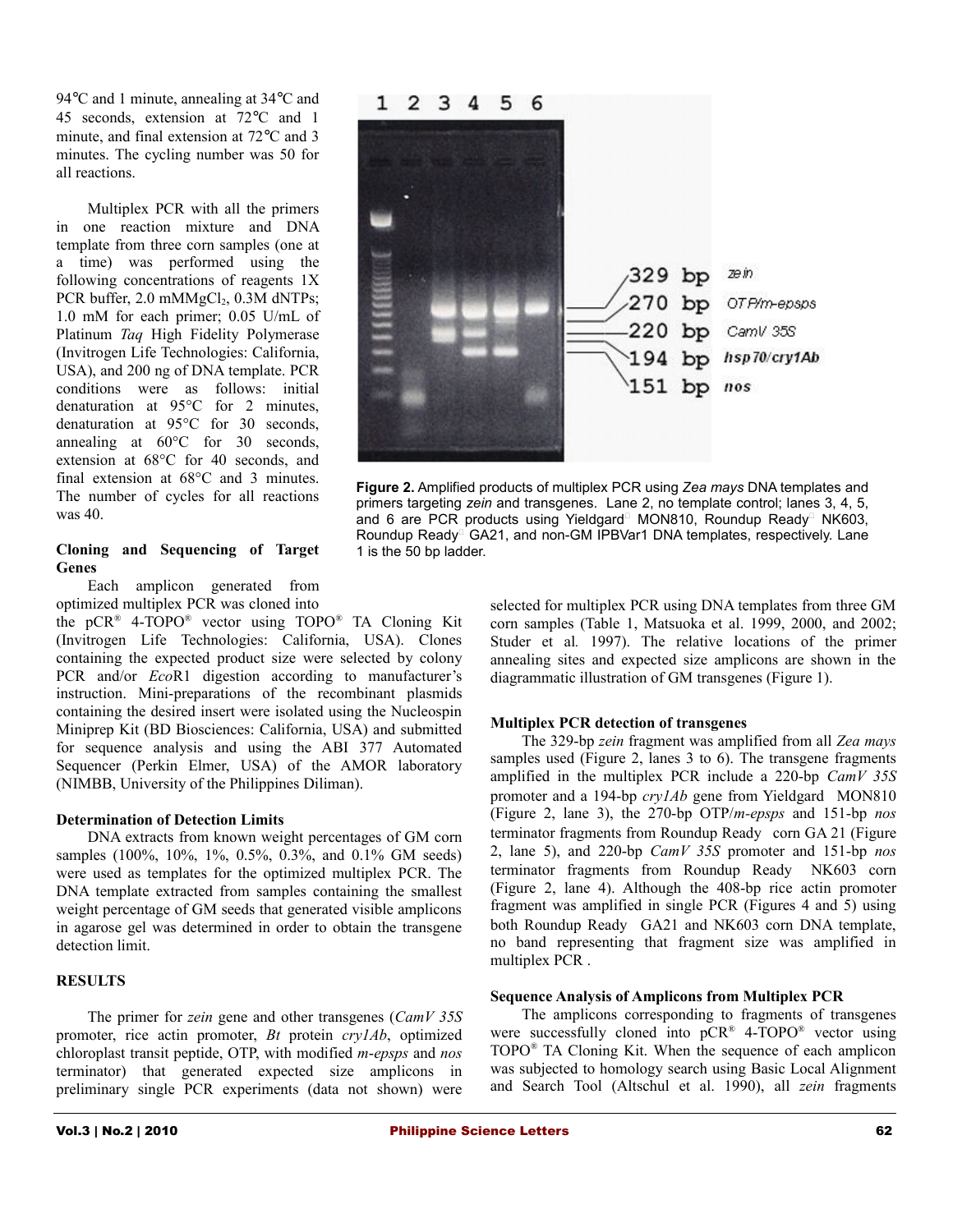

**Figure 3.** Detection limit of *zein* and two transgenes of Yieldgard MON810 *Zea mays* by multiplex PCR*.* PCR products using DNA templates prepared from 100% (lane 3), 10% (lane 4), 1% (lane 5), 0.3% (lane 6), 0.1% (lane 7), and 0% (lane 8) Yieldgard MON810 *Zea mays* seed mixtures. Lane 2 is the no template negative control. Lane 1 is the 50 bp ladder.

amplified by PCR from the different corn varieties were of the same sequence and were found to be 100% similar to the *Zea mays* 10kD delta zein (GenBank Accession No. AF371266.1). The bases at the 3' end of the 270-bp fragment amplified from Roundup Ready<sup>®</sup> GA21 corn were found to be 100% similar to *Zea mays* mRNA for EPSPS (GenBank Accession No. X63374.1). The 220-bp *CamV 35S* fragment amplified from Yieldgard<sup>®</sup> MON810 and Roundup Ready<sup>®</sup> NK603 corn DNA exhibited 100% sequence similarity with a 218-bp sequence from CamV genome (GenBank Accession No. V00141.1). The bases from the 3' end of the 194-bp *cry1Ab* fragment had 100% similarity with *cry1Ac1* (GenBank Accession No. AY126450.1) and the rest of its sequence had 91% similarity with maize heat shock protein 70 exon 2 and pMON9502 (GenBank Accession No. X03697.1). The 151-bp amplicons generated from Roundup Ready GA21 and NK603 corn exhibited 100% similarity to the *nos* terminator sequence in the *Agrobacterium tumefaciens* Ti plasmid (GenBank Accession No. AJ237588.1).

#### **Detection Limit of Foreign Genes Inserted into** *Zea mays* **by Multiplex PCR**

 **Yieldgard MON810 corn.** The presence of the 329-bp *zein* amplicon in multiplex PCR was detected even with samples containing no GM DNA or samples with  $100\%$  non-GM IPBVar1(Figure 3, lane 8) since both GM corn and non-GM corn seeds contain the *zein* gene. The 220-bp *CamV 35S* and 194-bp *hsp70/cry1Ab* amplicons exhibited decreasing band intensities with decreasing percent GM DNA template (Figure 3). Amplification was detected in PCR using DNA extracted from ground corn seeds containing at least 1.0g ground Yieldgard MON810 plus 99.0g ground non-GM IPBVar1 or with 1.0 % Yieldgard<sup>®</sup> MON810 (Figure 3, lane 5).

 **Roundup Ready GA21 corn.** The multiplex PCR procedure using DNA templates extracted from ground seeds with as low as 1% wt/wt Roundup Ready<sup>®</sup> GA21 was able to detect all transgene targets *zein*, *OTP/m-epsps,* and *nos* (Figure 4, A). The 151-bp *nos* target was also faintly detected in DNA extracted from 0.1% Roundup Ready GA21. The 408-bp fragment of the rice

actin promoter was amplified in single PCR using the RAct5 and JRAX primers and Roundup Ready GA21 DNA template prepared from 10g ground corn with as low as 0.1% wt/wt Roundup Ready GA21 (Figure 4, B).

**Roundup Ready<sup>®</sup> NK603 corn.** The detection limit of the 329-bp *zein* fragment, the transgene fragments 220-bp *CamV 35S* promoter and 151-bp *nos* terminator by multiplex PCR, and the 408-bp rice actin promoter by single PCR, was 0.1% wt/wt Roundup Ready® NK603 (Fig. 5).

#### **DISCUSSION**

The selection of primers is crucial for developing optimized multiplex PCR detection of target genes in this study. Multiplex PCR involved the amplification of several target DNA fragments with considerable disparity in sizes. The multiplex PCR using DNA template from Yieldgard MON810 produced a 194-bp fragment of *cry1Ab* which was not produced in the other two GM corn samples. The 270-bp OTP/*m-epsps* amplicon was produced only in multiplex PCR using Roundup Ready GA21 template. Based on these results, Yieldgard MON810 and Roundup Ready GA21 could be identified and distinguished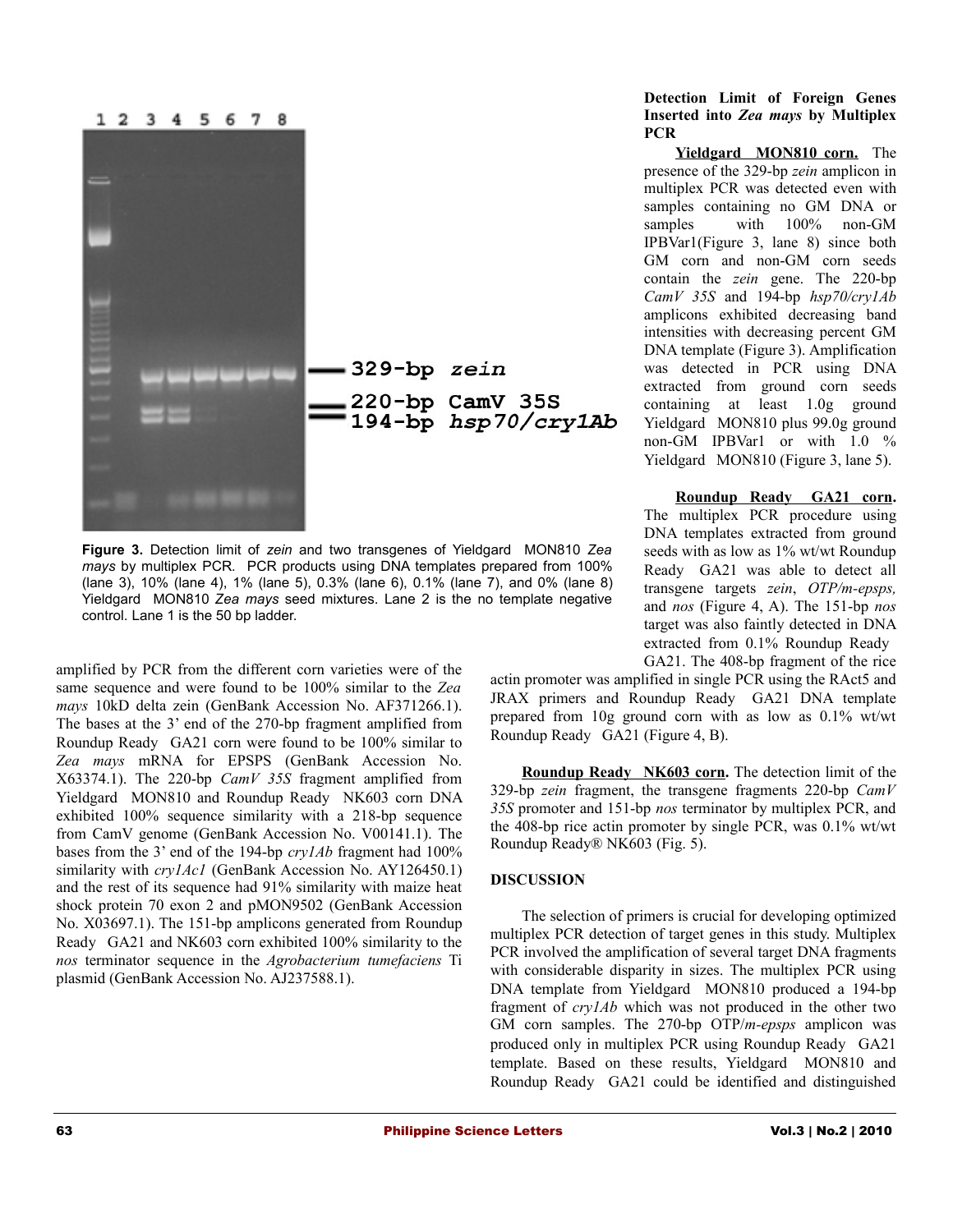

**Figure 4.** Detection limit of *zein* and three transgenes of Roundup Ready GA21 *Zea mays* by PCR. A, multiplex PCR profile using primers targeting *zein*, OTP/*m-epsps*, CamV 35S promoter, *hsp70/cry1Ab*, and *nos* terminator and DNA templates from 100% (lane 1), 10% (lane 2), 1% (lane 3), 0.3% (lane 4), 0.1% (lane 5), and 0% (lane 6) Roundup Ready *Zea mays* seed mixtures. Lane 7 is the no template negative control and lane 8 is the 50 bp ladder. B, PCR using a pair of primers targeting the rice actin promoter and DNA templates prepared from 100% (lane 3), 10% (lane 4), 1% (lane 5), 0.3% (lane 6), 0.1% (lane 7), and 0% (lane 8) Roundup Ready<sup>®</sup> GA21 *Zea mays* seed mixtures. Lane 2 is the negative control and lane 1 is the 50 bp ladder for both A and B.

from each other and from the Roundup Ready® NK603 based on the 194-bp *cry1Ab* and 270-bp OTP/*m-epsps* markers, respectively. Both the 220-bp fragment of *CamV 35S* promoter and the 151-bp *nos* fragments were amplified in multiplex PCR of Roundup Ready NK603 and resulted in a profile different from the other two GM corn. The *nos* amplicon in the NK603 profile was not amplified from Yieldgard MON810 because the nos 3' termination signal was not integrated into the Yieldgard<sup>®</sup> MON810 host genome and was lost through a 3' truncation of the gene cassette [\(GM Crop Database, 2004\)](http://www.agbios.com/). The 270-bp OTP/*m-epsps* fragment that is not present in the NK603 profile was amplified from Roundup Ready GA21.

The expected 408-bp rice actin promoter fragment was amplified in single PCR but was not amplified in the multiplex PCR for both Roundup Ready® GA21 and Roundup Ready® NK603. When annealing sites of primers targeting two different fragments are in close proximity, amplification of one or both targets may be compromised. It is possible that the binding of the polymerase on adjacent primer-template complex for the OTP/*m-epsps* may have blocked the annealing of the rice actin promoter primer to its target site and may have prevented the primer extension.

In this study, the detection limit is described as the smallest

percent of GM corn seeds (wt/wt) used for DNA extraction that produced DNA template resulting in amplification of target genes. Weight percentage of GMO in a sample cannot be measured directly by DNA or protein analysis of samples, thus the weight percentage of GMO detected by the procedure is assumed to be equivalent to the relative amounts of a typical GMO DNA sequence or protein present in the sample. *Zea mays* transgene fragments amplified by multiplex PCR had detection limits in the range of 0.1% to 1.0% GM weight percentage. Band intensities of the transgene fragments decreased with decreasing weight percentage.

#### **CONCLUSION**

The multiplex PCR procedure described in this study used primers that target the 329-bp *zein,* 270-bp OTP/*m-epsps*, 220-bp *CamV 35S* promoter, 194-bp *cry1Ab* and 151-bp *nos* terminator from GM *Zea mays L.* Yieldgard® MON810, Roundup Ready® GA21, and Roundup Ready® NK603. The procedure did not only detect the presence of the foreign genes but also resulted in profiles that could help distinguish the three GM corn samples from one another. Moreover, the results of the study showed that the multiplex PCR protocol could detect as low as 0.1 to 1.0% (wt ground GM seeds in 100g total wt ground seeds) GM corn seeds. The same approach of primer selection and multiplex PCR optimization can be applied to develop detection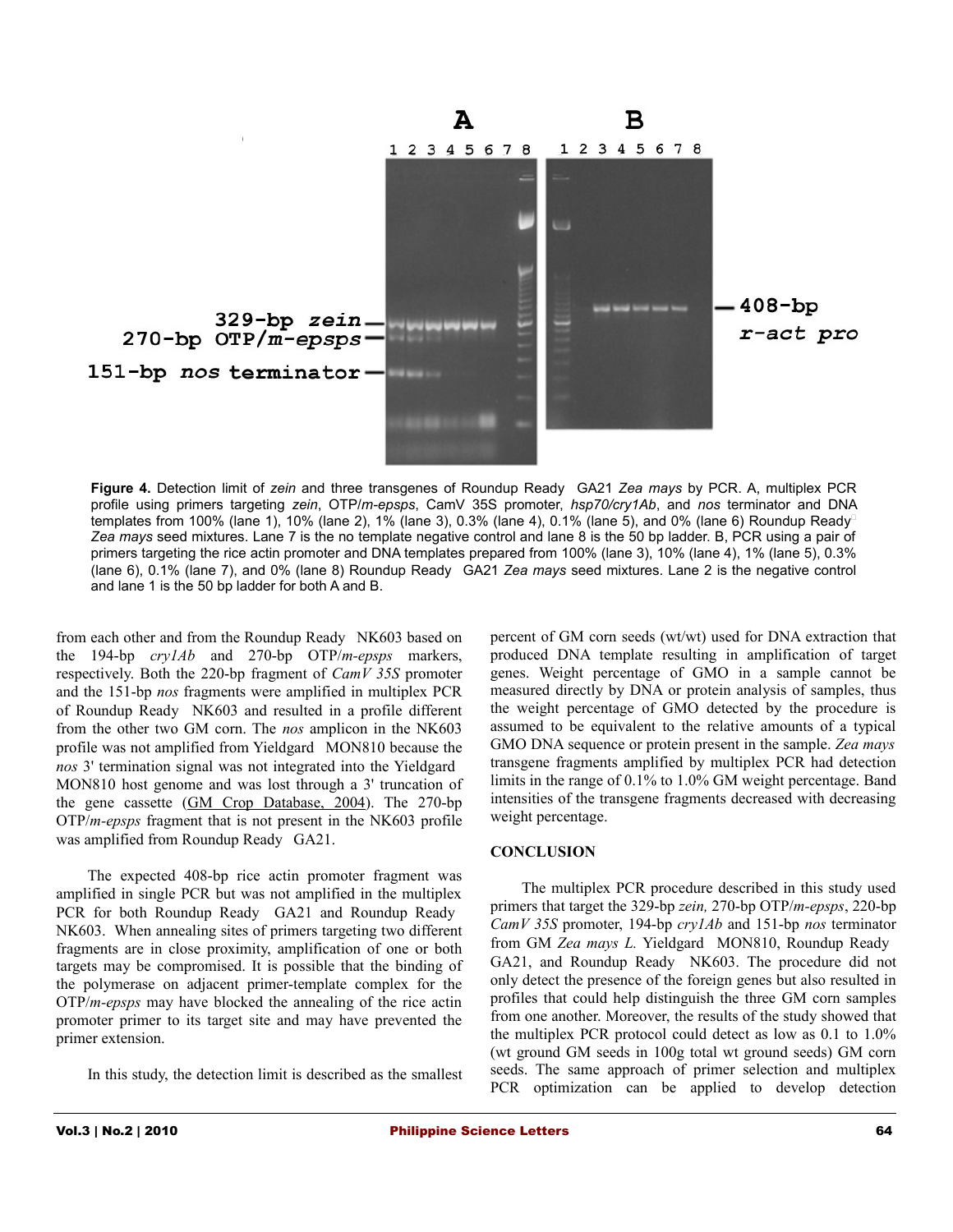

**Figure 5.** Detection limit of *zein* and three transgenes of Roundup Ready NK603 *Zea mays* by PCR. Lanes 1 to 7, profile of multiplex PCR products using DNA templates prepared from 100% (lane 2), 10% (lane 3), 1% (lane 4), 0.3% (lane 5), 0.1% (lane 6), and 0% (lane 7) Roundup Ready NK603 *Zea mays* seed mixtures. Lane 1 is the negative control with no DNA template. Lanes 8 to 14, profile of single PCR using rice actin promoter-targeted primers and DNA templates prepared from 100% (lane 9), 10% (lane 10), 1% (lane 11), 0.3% (lane 12), 0.1% (lane 13), and 0% (lane 14) of Roundup Ready® NK603 Zea mays seed mixtures. Lane 8 is the negative control with no DNA template. Lane 15 is the 50 bp ladder.

procedures for transgenes in other genetically modified crops.

#### **ACKNOWLEDGMENTS**

The authors would like to thank the Department of Agriculture Bureau of Agricultural Research (DA BAR) as well as the National Institute of Molecular Biology and Biotechnology UP Diliman (NIMBB UPD) for funding the research. Authors would like to thank Monsanto USA for providing ground seeds of Yieldgard MON810, Roundup Ready<sup>®</sup> GA21, and Roundup Ready<sup>®</sup> NK603.

#### **NO CONFLICT OF INTEREST STATEMENT**

There is no conflict of interest among authors and institutions and individuals mentioned above in the conduct of this study and the preparation and submission of this manuscript.

#### **CONTRIBUTIONS OF INDIVIDUAL AUTHORS**

Dr. Cynthia T. Hedreyda conceptualized the project and wrote the paper .

Ms. Jennifer L. Roxas did the literature search, conducted the experiments and helped in writing the paper.

#### **REFERENCES**

- Altschul SF, Gish W, Miller W, Myers EW, Lipman DJ. Basic local alignment search tool. J Mol Biol 1990; 215:403-410.
- Chiueh L-C, Chen Y-L, Shih DY-C. Study on the Detection Method of Six Varieties of Genetically Modified Maize and Processed Foods. J Food Drug Anal 2002; 10(1):25-33.
- James C. Global Status of Commercialized Biotech/GM Crops: 2009. ISAAA Brief No. 41. ISAAA, Ithaca, NY